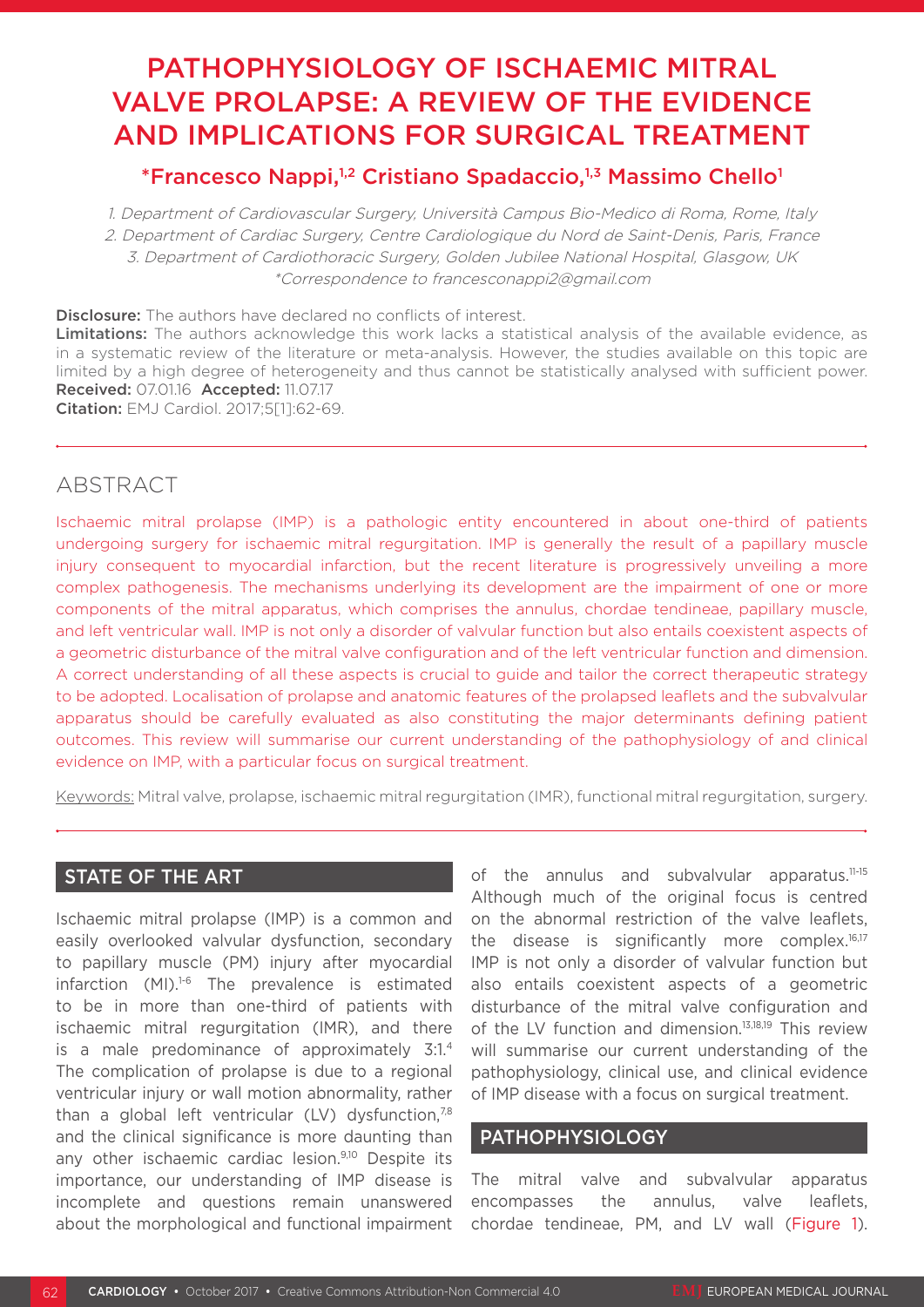

Figure 1: Anatomy of the mitral valve apparatus. Top: Mitral valve and anatomical description of anterior, posterior leaflet, and relative scallops. Bottom: Representation of papillary muscle and chordae tendineae with attachment on the mitral leaflets.

The valve has anterior and posterior leaflets, and each leaflet typically consists of three distinct segments or scallops; namely, P1, P2, and P3 in the posterior mitral-valve leaflet, and A1, A2, and A3 in the anterior leaflet. The valve leaflets receive chordae tendineae from the anterolateral (AL) and posteromedial PM. Competence of the mitral valve relies on the co-ordinated interaction of the valve and subvalvular apparatus.

#### Papillary Muscle Morphology

Pioneering work in mitral anatomy showed a range of morphological diversity of PM anatomy and led to an anatomical classification with important implications for IMP surgery.<sup>20</sup> Intraoperative inspection of the mitral valve allowed a classification to be compiled, which includes five segmentation and morphological types of the PM:<sup>3,4</sup> Type I, single uniform unit; Type II, groove with two apexes; Type III, fenestrations with muscular bridges; Type IV, complete separation in two adjacent heads; and Type V, complete separation with two distant heads. Division can occur according to two directions corresponding to a sagittal plane or to a coronal plane. One leads to a separate posterior leaflet head, whereas the second leads to a separate commissural head. On the basis of this classification, the mechanisms of ischaemic mitral valve prolapse result in: a) necrosis of a separate commissural head inserted close to the annulus, with rupture of the anchorage of the commissural chord; b) necrosis of a single head PM subdivided in multiple heads with partial rupture; or c) necrosis of a fenestrated PM, with detachment of its main insertion favouring an 'incomplete' rupture. With time, incomplete rupture mimics PM elongation. In anterior MI, the most common mechanisms of IMP are represented by single PM with complete and total rupture (d) (Figure 2).

From these classifications, it is possible to extrapolate other potential classifications of IMP, including a 'true prolapse' (i.e. rupture of PM) and 'pseudo prolapse', as in conditions of functional mitral regurgitation (MR) associated to excessive symmetric or asymmetric tethering, but in the absence of clear evidence of PM rupture (myocardial ischaemia with LV remodelling and/or PM dyssynchrony). Also, from the clinical point of view, an 'acute' presentation (i.e. acute PM rupture) might be differentiated from a 'chronic' presentation in cases of chordal elongation or chronic partial PM rupture. This clinical classification is important for guidance in surgical timing and strategy, because the majority of reparative techniques, such as subvalvular apparatus surgery, are indicated in more chronic circumstances.

#### Distribution of Coronary Blood Flow in Papillary Muscles

The uneven coronary distribution and the differences in PM anatomy account for a heterogeneous morphological variability of papillary damage. Asymmetric distribution of blood supply accounts for the rare involvement of the anterior PM, which is perfused by both the left anterior descending coronary artery and diagonal branch. In addition, the tension exerted by the chordae on this PM is relatively low due to its superficial location with regard to the annulus. Conversely, the posterior PM is more sensitive to ischaemia (91% of the cases in our series), $3,21$  because its blood supply relies on distal branches exclusively furnished by either the right coronary or the circumflex artery; furthermore, its location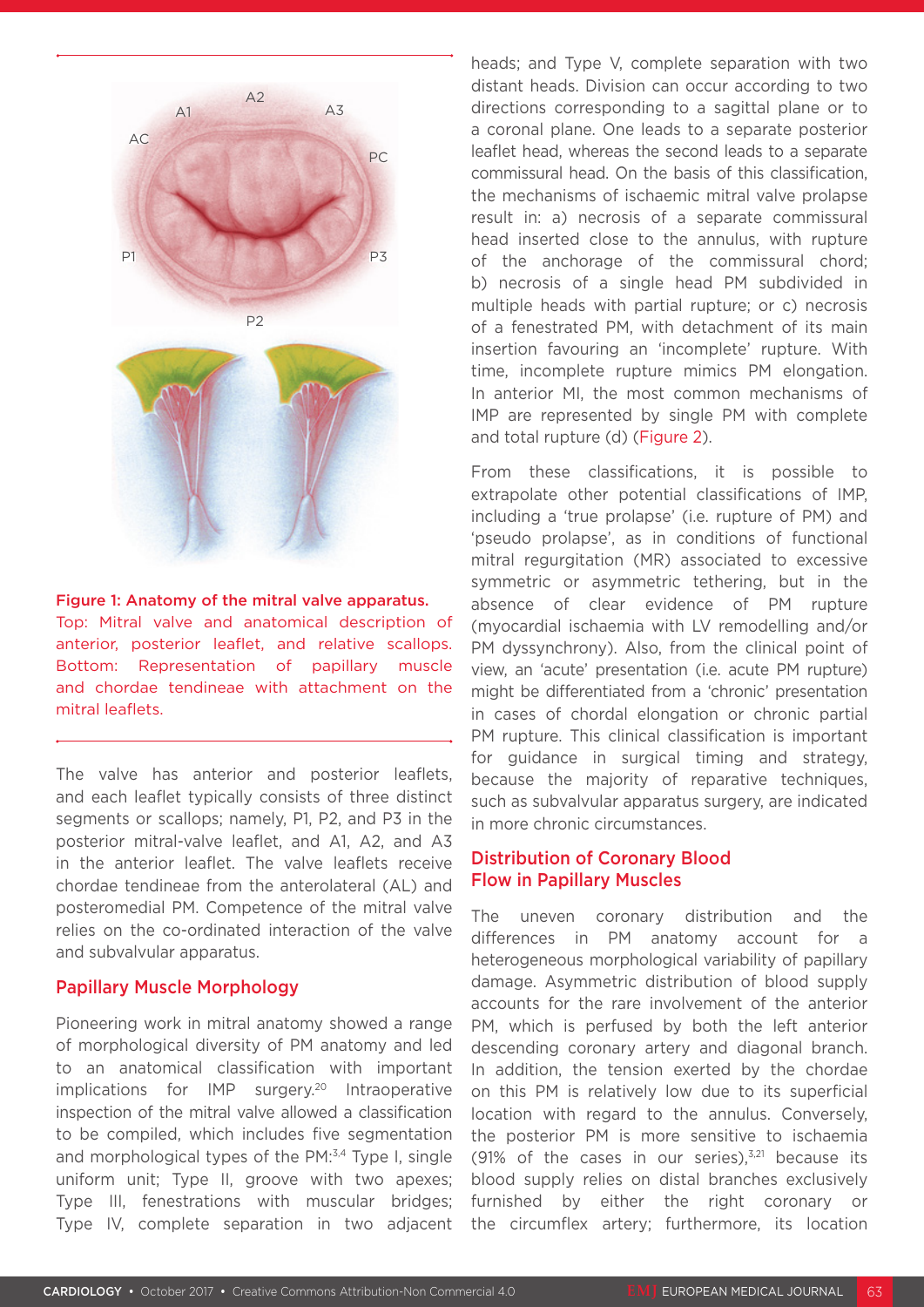deep in the LV subjects this muscle to a higher shear force. PM microcirculation relies on both an independent blood supply, provided by a well-identified arterial trunk perforating the PM from base to apex (Kugel's artery), and a segmental distribution.20 However, features of microcirculation imbricate with anatomical characteristics of PM, and the relative importance of one of the two circulatory systems depends on the morphology and position of the PM within the ventricle and on the presence of muscular bridging, which favours collateralisation. Clearly, the importance of the truncal system increases as the PM is more individualised from the ventricular wall, as in Type IV–V, with the apex becoming more prone to rupture due to the fragility of its truncal blood supply and to the degree of physical stress. Partial PM rupture or elongation limited to a single head are therefore more likely to occur than in cases of multiple muscular bridges that guarantee an adequate collateral compensation.

The morphology of the posterior PM, which is the usual site of ischaemic injury, is more complex than the anterior PM, and its subdivision into several heads is very frequent. IMP is frequently caused by a partial PM rupture or elongation limited to a single head. Alternatively, prolapse can be favoured by an incomplete detachment of a head due to a rupture of its main insertion with the body while remaining fixed to the ventricle via muscular bridges ('incomplete' PM rupture). The incidence of IMP is typically unequal for topographic distribution in the leaflet. In the majority of patients, the disease is manifested by a prolapse of the posteromedial commissure, extended often in A2-A3 scallops.<sup>2-4,22</sup> The PM commissure and the neighbouring scallops

are susceptible to repair, such as that which occurs with mitral valvuloplasty.<sup>23</sup> The morphologic patterns of the restrictive leaflet valve are normally included in functional Type II Carpentier classification.23 This anatomic abnormality results in the mitral orifice not closing completely during systole, causing regurgitation.<sup>24</sup> The IMP involves an imbalance between tethering forces and closing forces in the valvular and subvalvular apparatus.2,22,25-30 Accumulating evidence suggests that the presence of primary lesion or dysfunction of PM leads to prolapse in 86.4% of IMR patients.<sup>21,31</sup> In our series, ALPM was involved in 18.2% and posteromedial PM in 63.8%. In 13.6%, the prolapse was determined by necrosis of a restricted area of the myocardium adjacent to the PM, which was responsible for its abnormal traction and its dyssyncrony.4

#### CLINICAL EVIDENCE

Although the clinical presentation of patients with IMP can vary from severe to moderate valve regurgitation, evidence from observational series strongly suggests that surgical intervention is beneficial.1,32-35 We evaluated the effect of early surgery on long-term outcomes in 75 patients with mitral regurgitation for IMP. Patients with total rupture of PM and cardiogenic shock showed a higher rate of death in comparison to patients in which the culprit morphological injury was chordae lesion or incomplete rupture.3,4,36 The clinical manifestations were related to the residual function of the mitral valve (severe or moderate incompetence), extension of MI, residual myocardial ischaemia, and acquired complications, such as LV dysfunction and rhythm disturbance.<sup>1,36</sup>



Figure 2: Mechanisms of ischaemic valve prolapse.

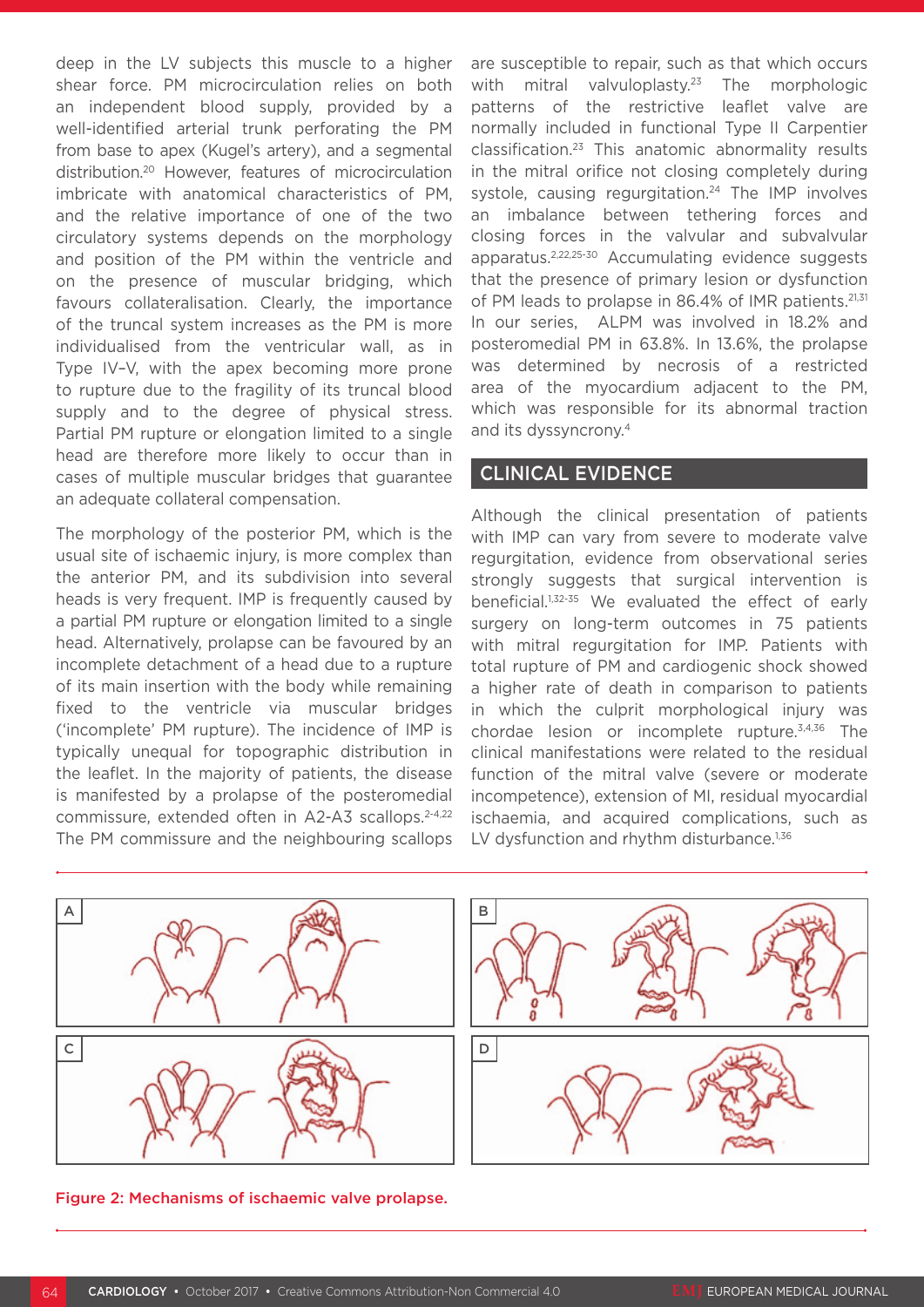

#### Figure 3: Surgical reparative strategies.

Top: PMA. A Gore-Tex® cap is used to reinforce the heads of the papillary muscle and a Gore-Tex 4-0 suture is used to approximate the two papillary muscles and therefore increase leaflets coaptation. Bottom: mitral annuloplasty performed in association with PMA (red rectangle).

APM: anterior papillary muscle; PMA: papillary muscle approximation; PPM: posterior papillary muscle.

Also, there is evidence that suggests that the presence of a mitral leaflet prolapse in IMR should represent an indication for surgery of the mitral valve in combination with coronary artery bypass grafting.35 Earlier studies on non-corrected mitral regurgitation in the context of IMP date back to the era of cardiac catheterisation. 37-39 The late outcomes of patients with coronary disease and moderate mitral valve dysfunction with leaflet prolapse who have not undergone mitral repair have been studied.39,40 Although results are not univocal, estimates of the prevalence of complications and outcomes have varied depending on the era of the study, the cohort selected, and the method used to diagnose IMP (clinical exam versus cardiac catheterisation versus echocardiography). To our knowledge, two large recent series have helped to better define the clinical course of unoperated IMP in the modern era.<sup>37,41-43</sup>

#### CLINICAL USE

Patients with IMP should have a careful assessment of symptoms after MI and should undergo electrocardiography, primarily to

evaluate localisation and extension of the necrosis and secondly to evaluate cardiac rhythm. Transthoracic echocardiography should always be performed to assess the mechanism and severity of IMP, as well as LV size and function. A semiquantitative scale is often used to grade mitral regurgitation: 1+ (trace), 2+ (mild), 3+ (moderate), and 4+ (severe).<sup>44</sup> Patients with a total rupture of ALPM who have severe mitral regurgitation with cardiogenic shock symptoms, pulmonary oedema, severe LV dysfunction (ejection fraction, <40%), or dilatation (LV end-systolic dimension, >40 mm) should be presented quickly to a surgeon.<sup>45</sup> Likewise, symptomatic patients with moderate LV dysfunction or dilatation, with or without atrial fibrillation or pulmonary hypertension, should be considered for surgery after 60 days.<sup>3,4</sup> In not extended inferior MI, patients with chordae lesion injury, mild-to-moderate mitral regurgitation, and no evidence of LV dysfunction or dilatation should be observed until the development of either symptoms or severe mitral regurgitation. Frequently, these patients have a percutaneous coronary intervention-stenting procedure.3,4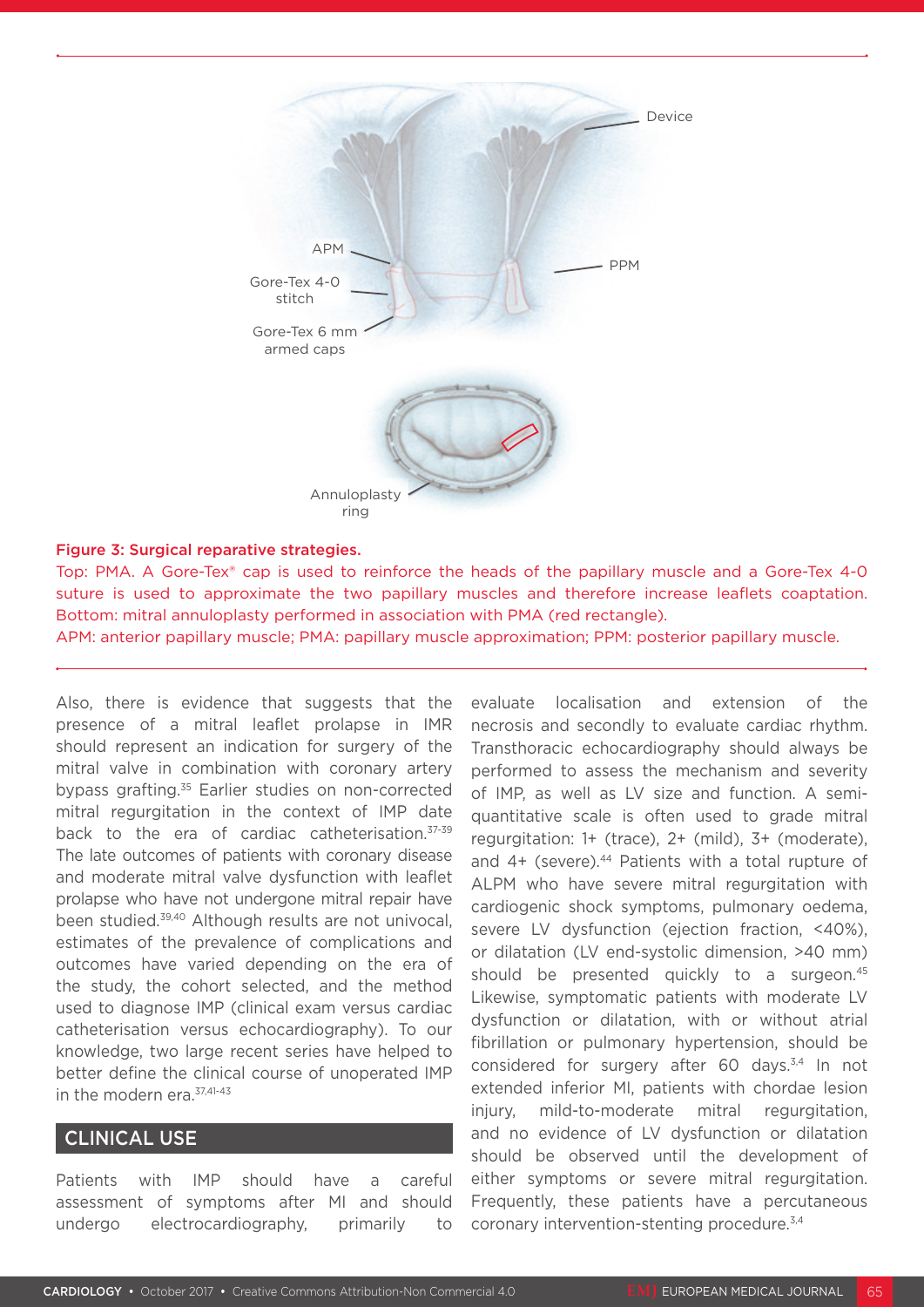Before the advent of mitral valve repair, valve replacement was the preferred procedure for severe IMR alone or with leaflet prolapse.<sup>22</sup> Valve replacement may still be preferred in certain situations, such as in patients with advanced age, total PM rupture, and severe LV dysfunction, in which a combined or complex surgical procedure is needed.45 In the case of extensive prolapse of A2-A3 scallops, mitral valve sparing operations should be the preferred option.<sup>32</sup> In such cases, chordae sparing valve replacement for MR may be a suitable alternative to repair the leaflet prolapse. Individual and institutional experience is crucial in determining the likelihood of a repair procedure's success. Many centres worldwide report the lowest mortality rates with the highest proportion of patients undergoing mitral valve repair rather than replacement.<sup>46</sup> Current debate on IMR is animated by several studies introducing parameters or variables predicting the prognosis or outcome of mitral repair. Kron et al.<sup>47</sup> reported a set of clinical and echocardiographic variables able to predict recurrence of MR after surgical repair.<sup>1,2,28,48</sup> On account of these results, the surgeon should precisely evaluate the likelihood of successful repair, in light of his or her own experience, when counselling the patient and may recommend a second opinion. Failure of the repair can lead to conversion in mitral replacement; the decision between a mechanical valve and a bioprosthesis should be discussed with the patient before the operation. After IMP surgery, a functional Type II residual MR with a structurally normal mitral valve may occur. In addition, cases of systolic restricted leaflet motion on the remaining leaflets (Type III-b) and some degree of annular dilatation (functional Type I) may also be present, highlighting the aforementioned imbalance between tethering forces and closing forces in IMP.23,24

In our group, we have treated 214 patients with surgery for IMR and 75 of those had IMP. Mitral valve repair was performed in 90.7% of cases and valve replacement was required in 9.3% of cases.3,4 Intraoperative observation revealed leaflet prolapse with structurally normal mitral valve (functional Type II) in all patients. The mechanism of prolapse was PM injury in 88% of cases and chordal injury in 12% of patients. Anatomical classification of PM injury demonstrated an ALPM lesion in 20% of the patients, posteromedial PM lesion in 66.7% of cases, and posteromedial PM elongation in 13.3% of the population considered. Patients with isolated total PM rupture, or a partial rupture

with an extensive prolapse of A3-PC-P3 scallops, had a mitral valve replacement. The posteromedial commissure prolapse, which was encountered in the majority of the patients, was repaired with isolated stitch. Various techniques may be used to repair the anterior leaflet, including artificial chordal replacement with Gore-Tex® (expanded polytetrafluoroethylene sutures), chordal transposition, and limited triangular resection. The prolapse of the posterior middle scallop (P2), which is encountered in a minority of patients with IMR, is usually repaired with limited resection of this scallop. Finally, in all cases, a downsized annuloplasty was performed to stabilise the annulus, which was normally found to be distorted, dilated, or both.49

Another important point thoroughly discussed in the literature are the real benefits of PM treatment in reducing LV dysfunction in IMR surgery. Different types of procedure are codified in this context: PM approximation, PM sling, and PM relocation.50,51 Several procedures have been compared, with PM approximation being an effective alternative among the available options<sup>52</sup> (Figure 3), but there are no large randomised trials in which the real benefit of those procedures in the long-term follow-up is demonstrated. In this context, a recent propensity-matched study demonstrated that the combination of ring annuloplasty and PM sling produced a significant improvement in mitral valve apparatus geometry and resulted in reduction of MR recurrence in the early postoperative period.<sup>53</sup> Similarly, a randomised control trial and its further sub-analysis demonstrated the superiority of combined restrictive annuloplasty and PM approximation over the simple annuloplasty, in terms of LV remodelling and cardiac outcomes.54,55 A recent meta-analysis summarised the current evidence on this argument and demonstrated that combined subvalvular procedures plus mitral annuloplasty are associated with greater LV reverse remodelling and systolic function, less recurrence of moderate or greater MR, and an improved geometry of the MV apparatus at short and mid-term follow-up.56

In our series, concomitant coronary artery bypass grafting was accomplished in all patients using an internal thoracic artery with left anterior descending artery lesion. We routinely advise intraoperative transoesophageal echocardiography during IMP surgery to evaluate the effectiveness of the repair. Transoesophageal echocardiography provides precise anatomic and functional data that are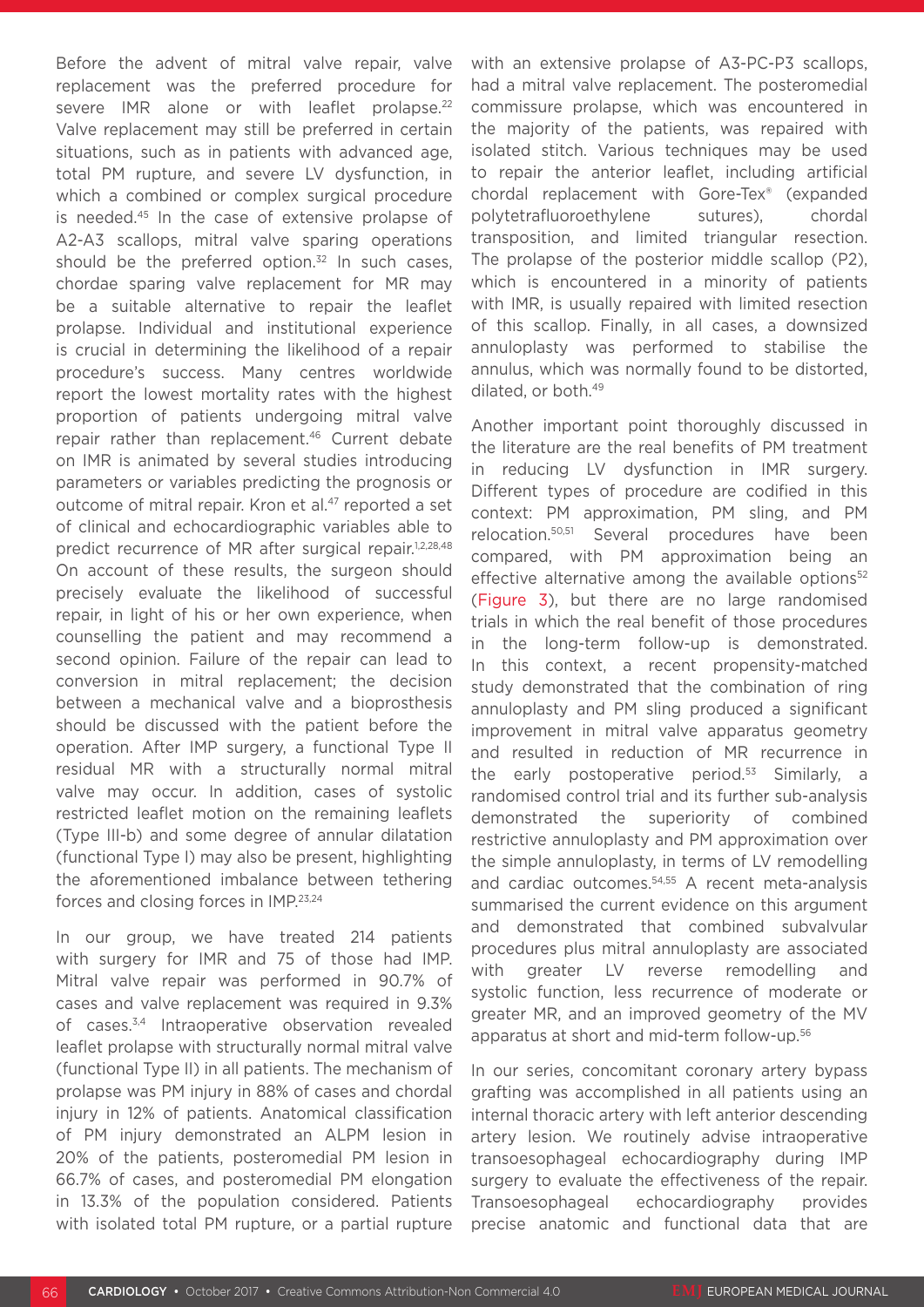helpful in understanding the mechanism and severity of mitral regurgitation, including the extent of leaflet prolapse, the condition of the subvalvular apparatus, the diameter of the mitral annulus, and ventricular function, and are therefore fundamental in planning the best operative strategy. $44$ We recommend a postoperative echocardiographic follow-up after mitral valve repair 6–8 weeks after discharge. Usually, patients are then transferred to the care of their cardiologist and family physician, and we advise the echocardiography be performed annually thereafter.

### COMPLICATIONS AND PITFALLS

Mitral valve repair or replacement in IMR alone or with leaflet prolapse is associated with an operative mortality of ≤6%. In our experience, the most frequent primary causes of death were found to be multisystem organ failure (37.5%), heart failure (12.5%), and renal failure (10%). Predictors of death include advanced age and poorer New York Heart Association (NYHA) class. This condition is frequently encountered in patients who underwent hospitalisation for PM rupture and cardiogenic shock associated with extended anterior MI.<sup>41</sup> Other determinants are represented by lower preoperative ejection fraction, high preoperative LV end-systolic dimension, and other coexisting conditions, including diabetes, renal disease, chronic lung disease, and obesity. In an analysis from the Society of Thoracic Surgeons (STS) National Adult Cardiac Surgery Database, the major postoperative complications before discharge included prolonged (>24 hours) ventilatory support (10.4% of patients), renal failure (4.8%), and stroke (2.4%). Thromboembolism after mitral valve repair occurred in approximately 2.8% of patients within the first 12 months after surgery. Intraoperative conversion to mitral valve replacement occurred in 2-10% of cases.<sup>36,45</sup> The most important complication of mitral valve repair is recurrent MR, which may occur in as many as 5–30% of patients requiring reoperation.47,57

Considering our series estimates of IMP, the rate of late cardiac events (medical and surgical complications) were approximately 34.7%, with a mean survival of 114.2 months, including patients with in-hospital mortality. After 5 and 10 years, survival from cardiac-related events was 75% and 50%, respectively. Cardiac event rates were higher if one or more risk factors were present: age

>70 years, total rupture of ALPM in anterior MI, severe mitral incompetence, cardiogenic shock, and surgery before 30 days. In our cohort, 76.5% of patients with IMP had no significant MR after surgery within 10 years of follow-up, while 24% of the patients required reoperation. Of note, the majority of patients developed rhythm disturbances before operation, namely atrioventricular blocks and QRS prolongation, suggesting that the appearance of these abnormalities should prompt decision towards some form of intervention. However, further investigations are warranted to confirm this finding.

#### **CONCLUSION**

IMP is a daunting condition in IMR, which deserves full consideration in terms of both diagnosis and treatment. The presence of IMP is regarded as an indication to perform surgery, as it underlies more than a simple annular dilation, which can be mainly addressed by myocardial revascularisation and interrupting the ventricular remodelling process. Conversely, the appearance of IMP indicates an alteration of more than one of the components of the mitral apparatus and valve configuration (annulus, PM, chordae, LV geometry) and therefore requires more careful attention in the operative work-up. In this scenario, PM surgery is still a debated argument and there is no final answer on the correct surgical approach to use. A randomised trial to elucidate this point is needed in this context.

## FUTURE DIRECTIONS

IMP is a challenging disease and a comprehensive understanding is necessary in order to correctly address its repair. Thanks to improvement in imaging techniques, more and more sophisticated analyses are achievable, with the possibility to combine them with advanced mathematical modelling of the mitral valve. Approaches such as finite element analysis (FEA) enable us to precisely dissect the pathogenic events occurring in IMP to evaluate the changes induced by the application of different operative techniques.<sup>58-60</sup> In the future, application of these and other *in silico* studies at the preoperative stage may be extremely helpful to plan the optimal strategy to be adopted for each patient. However, to produce a clinically usable patient-specific algorithm, more data and subgroup analyses are still required.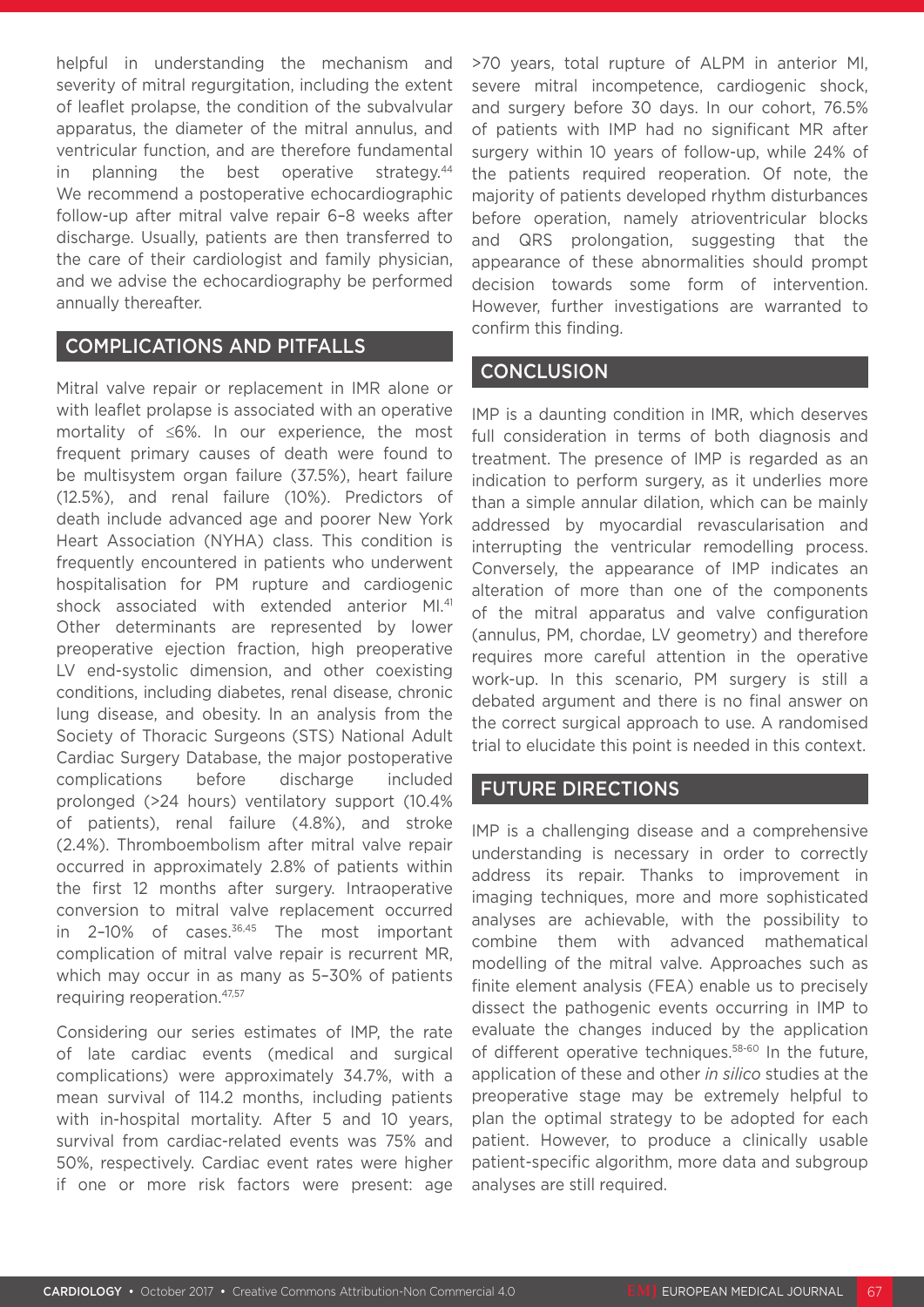#### REFERENCES

1. Nishimura RA et al. 2014 AHA/ACC guideline for the management of patients with valvular heart disease: executive summary: A report of the American College of Cardiology/ American Heart Association Task Force on Practice Guidelines. J Am Coll Cardiol. 2014;63(22):2438-88.

2. Lancellotti P et al. European Association of Echocardiography recommendations for the assessment of valvular regurgitation. Part 2: Mitral and tricuspid regurgitation (native valve disease). European Association of Echocardiography. Eur J Echocardiogr. 2010;11(4):307-32.

3. Nappi F et al. Predictive factors of long-term results following valve repair in ischemic mitral valve prolapse. Int J Cardiol. 2016;204:218-28.

4. Jouan J et al. Ischemic mitral valve prolapse: Mechanisms and implications for valve repair. Eur J Cardiothorac Surg. 2004;26(6):1112-7.

5. Marwick TH et al. Ischaemic mitral regurgitation: Mechanisms and diagnosis. Heart. 2009;95(20):1711-8.

6. Otsuji Y et al. Mechanism of ischemic mitral regurgitation. J Cardiol. 2008;51(3):145-56.

7. Kalra K et al. Temporal changes in interpapillary muscle dynamics as an active indicator of mitral valve and left ventricular interaction in ischemic mitral regurgitation. J Am Coll Cardiol. 2014;64(18):1867-79.

8. Sanz J, Weinsaft JW. Ischemic mitral regurgitation: Is mitral valve physiology moving from global to local? J Am Coll Cardiol. 2014;64(18):1880-2.

9. Agricola E et al. Ischemic mitral regurgitation: mechanisms and echocardiographic classification. Eur J Echocardiogr. 2008;9(2):207-21.

10. Lancellotti P et al. How to manage ischaemic mitral regurgitation. Heart. 2008;94(11):1497-502.

11. Langer F et al. Subvalvular repair: the key to repairing ischemic mitral regurgitation? Circulation. 2005;112(9 Suppl):I383-9.

12. Shudo Y et al. Assessment of changes in mitral valve configuration with multidetector computed tomography: Impact of papillary muscle imbrication and ring annuloplasty. Circulation. 2010; 122(11 Suppl):S29-36.

13. Yu HY et al. Functional mitral regurgitation in chronic ischemic coronary artery disease: Analysis of geometric alterations of mitral apparatus with magnetic resonance imaging. J Thorac Cardiovasc Surg. 2004;128(4):543-51.

14. Kaii S et al. Why does papillary separation play a major role in functional mitral regurgitation caused by left ventricular function? J Thorac Cardiovasc Surg. 2014;148(6):3252-4.

15. Kim K et al. Interpapillary muscle distance independently affects severity of functional mitral regurgitation in patients with systolic left ventricular dysfunction. J Thorac Cardiovasc Surg. 2014;148(2):434-40.e1.

16. Bolling SF et al. Early outcome of mitral valve reconstruction in patients with end-stage cardiomyopathy. J Thorac Cardiovasc Surg. 1995;109(4):676-82.

17. Bolling SF et al. Intermediate-term outcome of mitral reconstruction in cardiomyopathy. J Thorac Cardiovasc Surg. 1998;115(2):381-6.

18. Lamas GA et al. Clinical significance of mitral regurgitation after acute myocardial infarction. Survival and Ventricular Enlargement Investigators. Circulation. 1997;96(3):827-33.

19. Grigioni F et al. Ischemic mitral regurgitation: long-term outcome and prognostic implications with quantitative Doppler assessment. Circulation. 2001; 103(13):1759-64.

20. Estes EH Jr et al. The anatomy and blood supply of the papillary muscles of the left ventricle. Am Heart J. 1966; 71(3):356-62.

21. Nappi F et al. Ischemic mitral valve prolapse. J Thorac Dis. 2016;8(12):3752-61.

22. Ray S. The echocardiographic assessment of functional mitral regurgitation. Eur J Echocardiogr. 2010; 11(10):i11-7.

23. Carpentier A. Cardiac valve surgery- -the "French correction". J Thorac Cardiovasc Surg. 1983;86(3):323-37.

24. Llaneras MR et al. Pathogenesis of ischemic mitral insufficiency. J Thorac Cardiovasc Surg. 1993;105(3):439-42.

25. Hung J et al. Mechanism of recurrent ischemic mitral regurgitation after annuloplasty: Continued LV remodeling as a moving target. Circulation. 2004; 110(Suppl 1):II85-90.

26. Zhu F et al. Mechanism of persistent ischemic mitral regurgitation after annuloplasty: Importance of augmented posterior mitral leaflet tethering. Circulation. 2005;112(9 Suppl):I396-401.

27. Argulian E. Valvular disease, myocardial mechanics, and valve guidelines. JACC Cardiovasc Imaging. 2015;8(3):382.

28. Magne J et al. Preoperative posterior leaflet angle accurately predicts outcome after restrictive mitral valve annuloplasty for ischemic mitral regurgitation. Circulation. 2007;115(6):782-91.

29. Evangelista A et al. European Association of Echocardiography recommendations for standardization of performance, digital storage and reporting of echocardiographic studies. Eur J Echocardiogr. 2008;9(4):438-48.

30. Yiu SF et al. Determinants of the degree of functional mitral regurgitation in patients with systolic left ventricular dysfunction: A quantitative clinical study. Circulation. 2000;102(12):1400-6.

31. Gorman JH 3rd et al. Papillary muscle discoordination rather than increased annular area facilitates mitral regurgitation after acute posterior myocardial infarction. Circulation. 1997; 96(9 Suppl):II-124-7.

32. Harris KM et al. Can late survival of patients with moderate ischemic mitral regurgitation be impacted by intervention on the valve? Ann Thorac Surg. 2002;74(5):1468-75.

33. Wong DR et al. Long-term survival after surgical revascularization for moderate ischemic mitral regurgitation. Ann Thorac Surg. 2005;80(2):570-7.

34. Borger MA et al. Chronic ischemic mitral regurgitation: repair, replace or rethink? Ann Thorac Surg. 2006;81(3):1153-61.

35. Hashim SW et al. Pseudoprolapse of the anterior leaflet in chronic ischemic mitral regurgitation: Identification and repair. J Thorac Cardiovasc Surg. 2012; 143(4 Suppl):S33-7.

36. Wrobel K et al. Influence of baseline characteristics, operative conduct, and postoperative course on 30-day outcomes of coronary artery bypass grafting among patients with left ventricular dysfunction: Results from the Surgical Treatment for Ischemic Heart Failure (STICH) trial. Circulation. 2015;132(8):720-30.

37. Ellis SG et al. Impact of mitral regurgitation on long-term survival after percutaneous coronary intervention. Am J Cardiol. 2002;89(3):315-8.

38. Trichon BH et al. Survival after coronary revascularization, with and without mitral valve surgery, in patients with ischemic mitral regurgitation. Circulation. 2003;108(Suppl 1):II103-10.

39. Kang DH et al. Mitral valve repair versus revascularization alone in the treatment of ischemic mitral regurgitation. Circulation. 2006;114(1 Suppl):I499-503.

40. Diodato MD et al. Repair of ischemic mitral regurgitation does not increase mortality or improve long-term survival in patients undergoing coronary artery